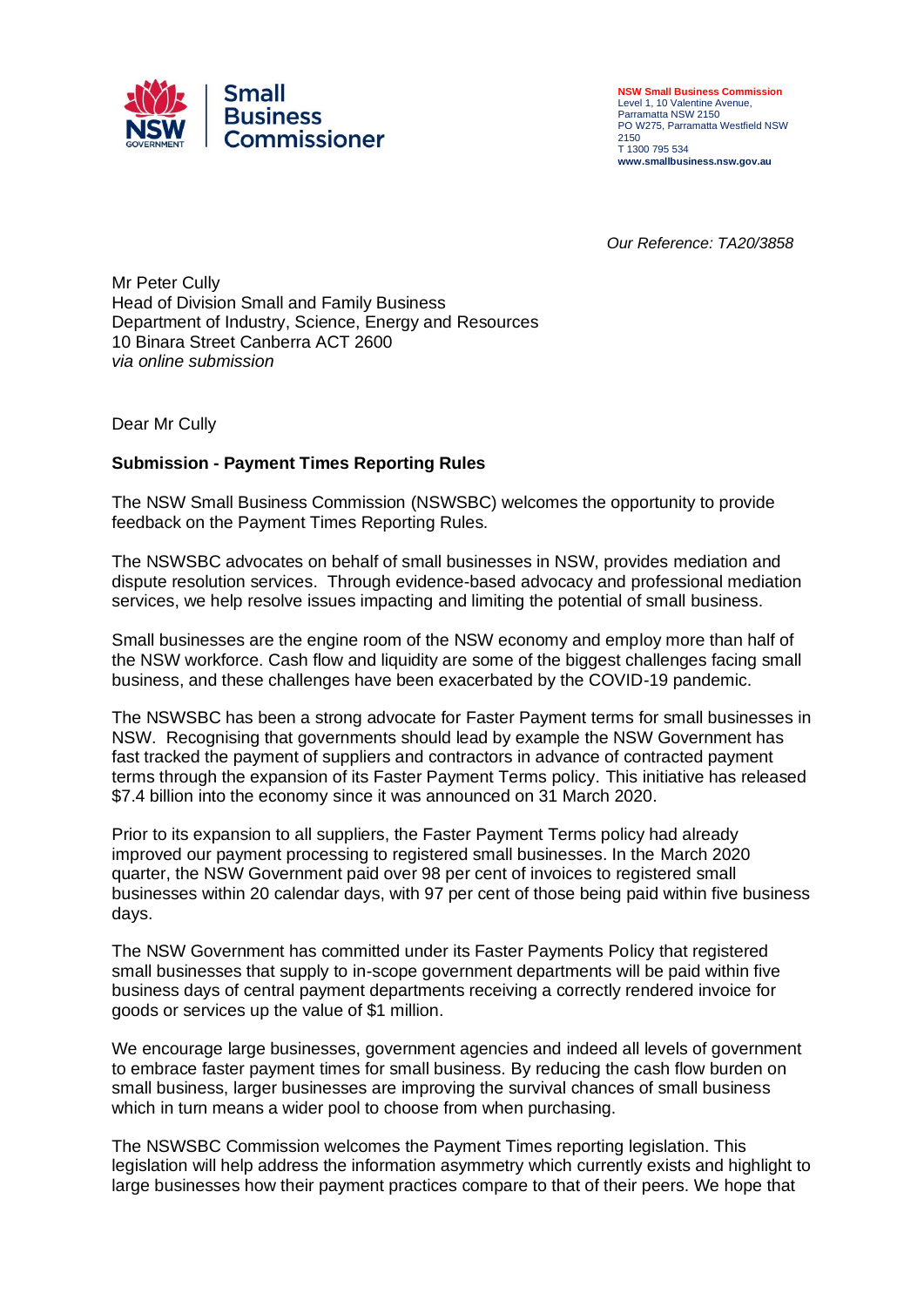publicising this information will encourage behaviour changes that ultimately benefit small business. We also support a platform that does not require small businesses to opt-in.

However, the effectiveness of the legislation will ultimately be determined by the accuracy and usability of the Payment Times Small Business Identification Tool (the Tool) and the ease with which large business can contribute information to the Payment Times Reporting Register (Register). We recommend that a detailed Regulatory Impact Analysis is undertaken prior to the legislation coming into effect to ensure that the costs of this additional regulation do not outweigh the benefits to small business. We also encourage the Department to continue to engage with stakeholders during the build of the Register, Tool and subsequent underpinning policy.

Please find attached our comments in relation to the *Rules*. For further information, please contact Ms Sylvia Georgiou, Principal Advisor on 0417 463 707 or email [sylvia.georgiou@treasury.nsw.gov.au.](mailto:Lee.Holloway@treasury.nsw.gov.au)

Yours sincerely

1 bis Canant

**Chris Lamont NSW Small Business Commissioner** *16th June 2020*

*Attached: Payment Times Reporting Rules 2020 Exposure Draft – comments/questions*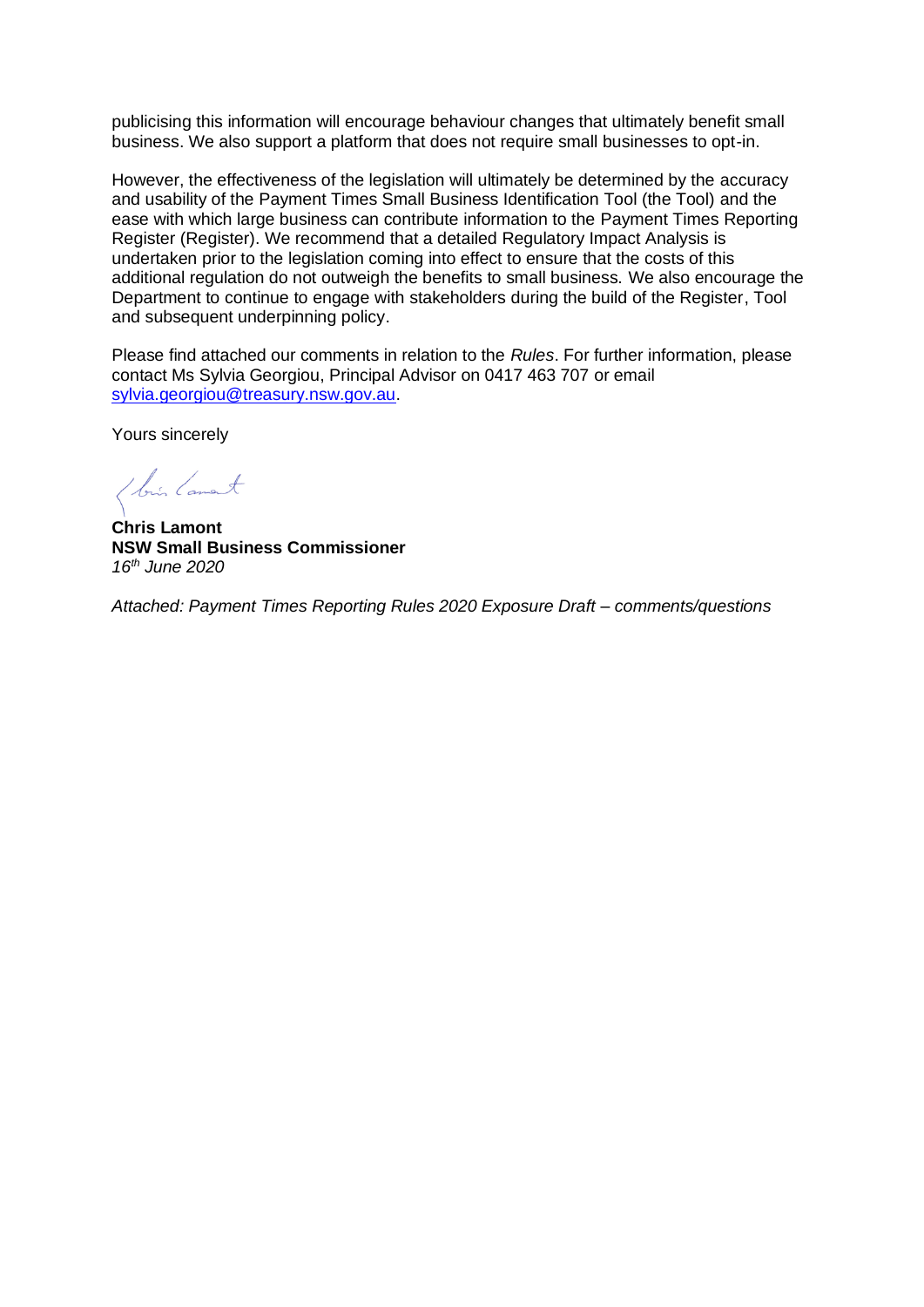

## **NSW Small Business Commission** Level 1, 10 Valentine Avenue, Parramatta NSW 2150 PO W275, Parramatta Westfield NSW 2150 T 1300 795 534 **www.smallbusiness.nsw.gov.au**

## **Appendix 1**

## **Payment Times Reporting Rules 2020 Exposure Draft – comments/questions**

|    | <b>Topic</b>                               | <b>Question/Comment</b>                                                                                                                                                                                                                                                                                                                |
|----|--------------------------------------------|----------------------------------------------------------------------------------------------------------------------------------------------------------------------------------------------------------------------------------------------------------------------------------------------------------------------------------------|
| 1. | Section 5: Definition of<br>small business | Although the definition proposed in the Rules currently aligns with the Australian Taxation Office's definition of a small<br>business, it differs to the statutory definitions applied in other Commonwealth legislation <sup>1</sup> . Those definitions are often<br>based on a maximum number of employees. Some examples include: |
|    | Defined as any                             |                                                                                                                                                                                                                                                                                                                                        |
|    | business with a                            | The Australian Bureau of Statistics defines a small business as one with less than 20 employees                                                                                                                                                                                                                                        |
|    | turnover of less than<br>\$10 million.     | The Fair Work Australia Act 2009 (section 23) defines a small business as one with less than 15 employees<br>The Corporations Act 2001 (section 761G) defines a small business as one employing less than 20 employees (or                                                                                                             |
|    |                                            | 100 if a manufacturing business)                                                                                                                                                                                                                                                                                                       |
|    |                                            | The NSW Government's Small and Medium Enterprise and Regional Procurement Policy defines a small business as having                                                                                                                                                                                                                    |
|    |                                            | 1-19 Full Time Equivalent employees including sole traders and start-ups.                                                                                                                                                                                                                                                              |
|    |                                            | While it is beyond the scope of the Rules to impose a standard definition across government, multiple definitions may                                                                                                                                                                                                                  |
|    |                                            | cause confusion and add to the administrative burden on business.                                                                                                                                                                                                                                                                      |
|    |                                            | We understand that employment-based definitions of small business can create challenges. If a turnover-only test is used,                                                                                                                                                                                                              |
|    |                                            | we suggest that the definition of small business in the Rules is linked to the ATO definition (rather than specifically defined<br>in the Rules). This would ensure the Rules remain consistent with the ATO definition if that definition changes.                                                                                    |

<sup>&</sup>lt;sup>1</sup> Financial services and Small and Medium-Sized Enterprises (SMEs) Background Paper 12, Royal Commission into Misconduct in the Banking, Superannuation and Financial Services Industry, 2018, Figure 1, accessed <https://financialservices.royalcommission.gov.au/publications/Documents/financial-services-and-small-and-medium-sized-enterprises-paper-12.pdf>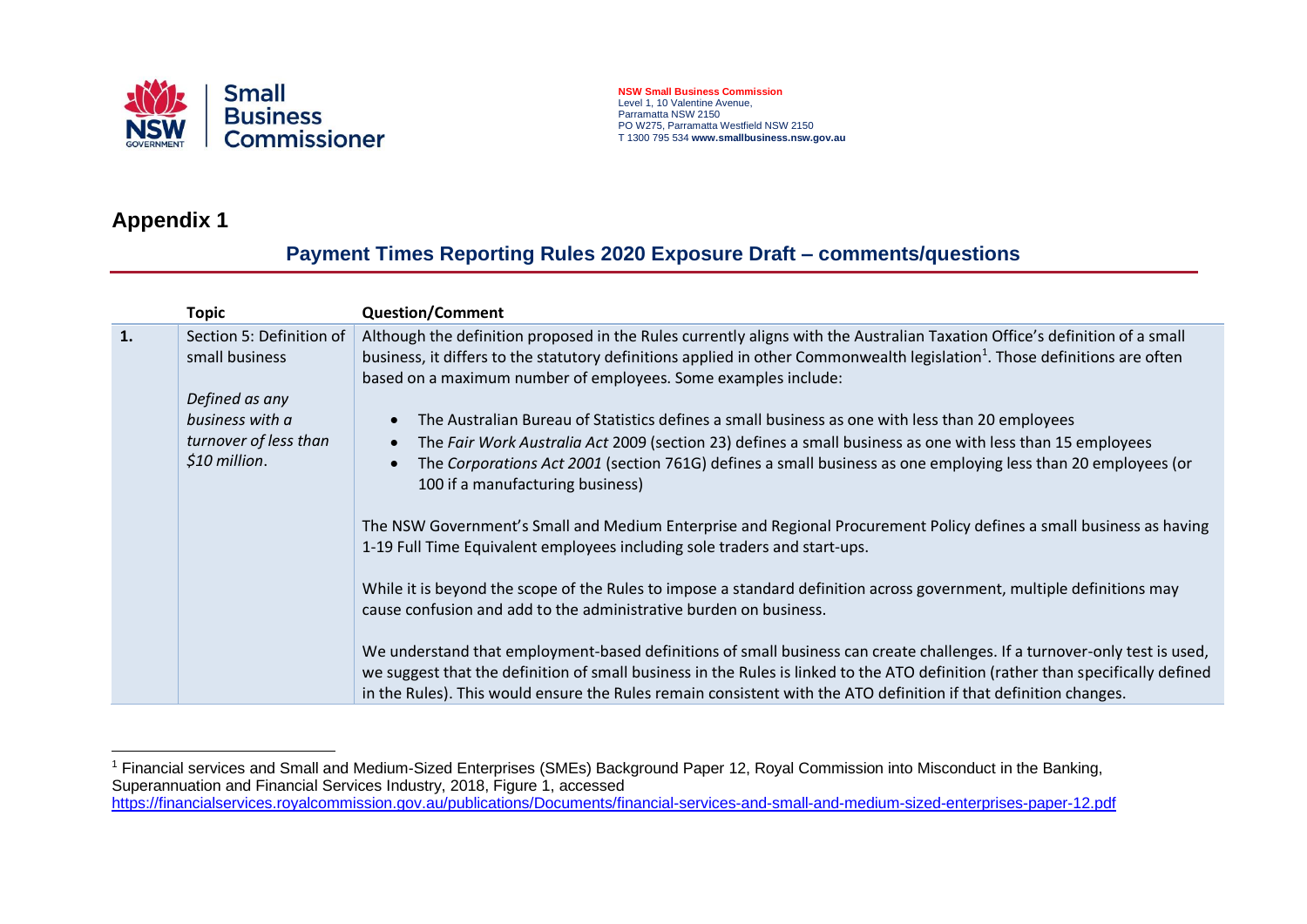| 2. | Small business<br>buy-in | We anticipate some small businesses will not want to be included in the Payment Times Small Business Identification Tool<br>(the Tool) as they may not want to be identified as a small business. The Rules suggest that small business will<br>automatically be included with opt-out as an option.<br>Will each small business be advised they are being included in the Tool?<br>$\bullet$<br>How will the Tool be presented to small business and will the option be extended to allow the option to opt-out?<br>If a business elects to opt-out will they subsequently be afforded the opportunity to opt-in again at a later date?<br>Will the Tool update each year to include/exclude small businesses which now/no longer meet the turnover<br>definition?<br>What provisions are in place to ensure that small businesses do not opt-out due to pressure from large<br>businesses?<br>Will the reason(s) small businesses opt-out be captured?<br>If access to the Tool is restricted only to reporting entities, how will small businesses ensure their details in the<br>$\bullet$<br>Tool are correct or that their direction to opt-out has been actioned?                                                                          |
|----|--------------------------|---------------------------------------------------------------------------------------------------------------------------------------------------------------------------------------------------------------------------------------------------------------------------------------------------------------------------------------------------------------------------------------------------------------------------------------------------------------------------------------------------------------------------------------------------------------------------------------------------------------------------------------------------------------------------------------------------------------------------------------------------------------------------------------------------------------------------------------------------------------------------------------------------------------------------------------------------------------------------------------------------------------------------------------------------------------------------------------------------------------------------------------------------------------------------------------------------------------------------------------------------|
| 3. | <b>Register and Tool</b> | It will be critical for the Register and Tool to be accurate and user-friendly. It will also be important for small businesses to<br>be able to easily view and update information held about them in the Tool. We encourage the Commonwealth to continue<br>to engage with stakeholders during the build of the Register and Tool.                                                                                                                                                                                                                                                                                                                                                                                                                                                                                                                                                                                                                                                                                                                                                                                                                                                                                                               |
| 4. | Sub-contracting          | The Rules do not appear to capture sub-contracting arrangements. Given subcontracting forms part of the majority of<br>contracting arrangements, particularly in the building and construction industry, are there plans to address payment times<br>for subcontractors (noting it would likely be burdensome to make a large firm responsible for a whole subcontracting<br>chain)? It is generally the contracting relationships further down the contracting chain where the biggest issues exist. Also,<br>will there be any monitoring to ensure large businesses, and their related entities, do not modify their contracts to avoid<br>reporting by using sub-contracting arrangements?<br>Typically, in the construction industry, small business are tier 3 and below (i.e. a sub-sub-contractor). Late or non-payment<br>of invoices remains common in the construction industry, particularly on non-government projects. This is despite work by<br>the NSW Government to educate small businesses of their rights relating to receipt of timely payment. It may be useful for<br>the Register to identify payment times by industry so that industry-specific responses to improving payment times can be<br>developed where needed. |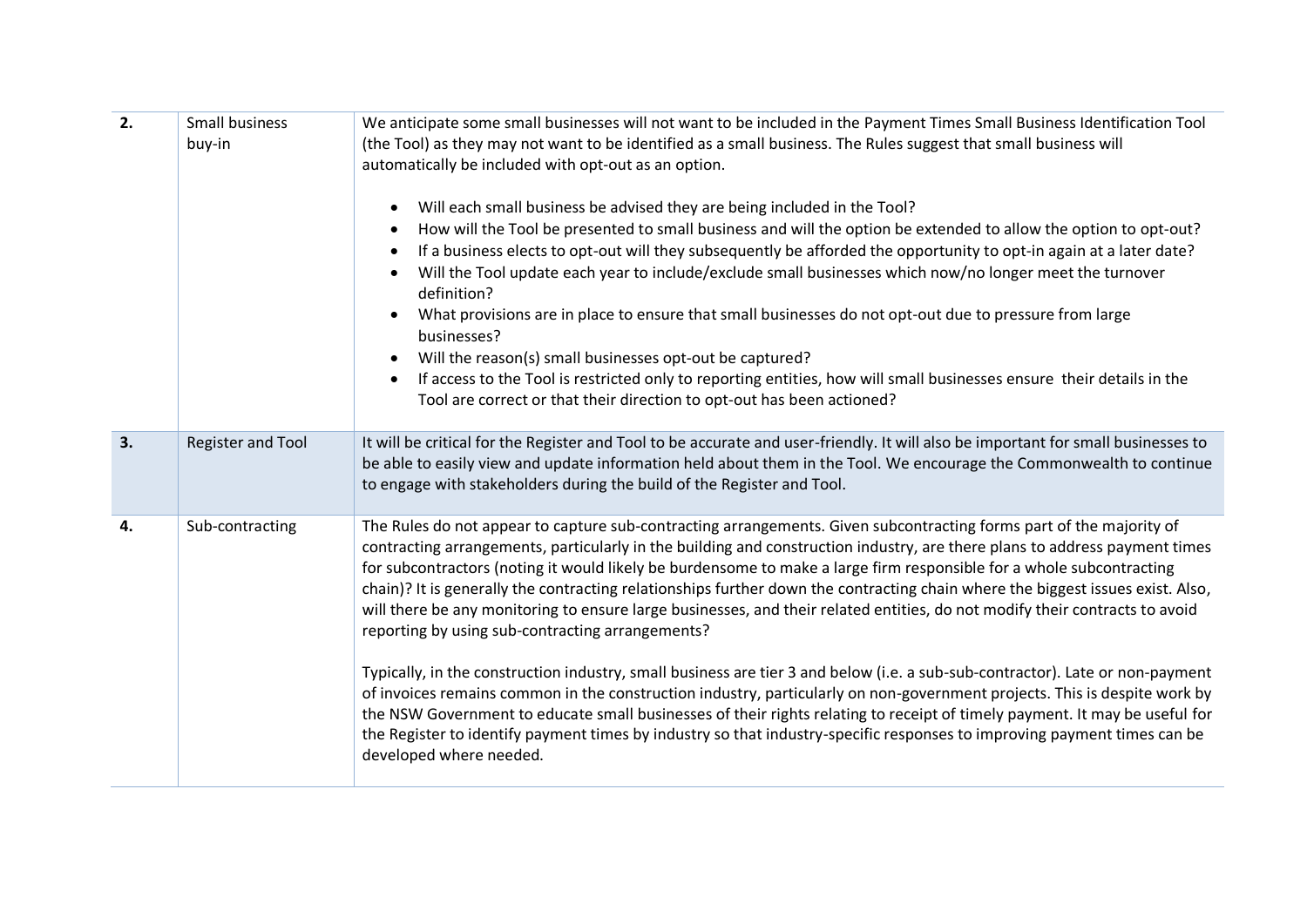|    |                                                                                                                                                                                                                                                                                | We are supportive of the Rules requiring reporting of practices such as supply chain financing and reverse factoring, which<br>have received negative media attention in recent times.                                                                                                                                                                                                                                                                                                                                                                                                                                                                                                                                                                                                                                                                                                                     |
|----|--------------------------------------------------------------------------------------------------------------------------------------------------------------------------------------------------------------------------------------------------------------------------------|------------------------------------------------------------------------------------------------------------------------------------------------------------------------------------------------------------------------------------------------------------------------------------------------------------------------------------------------------------------------------------------------------------------------------------------------------------------------------------------------------------------------------------------------------------------------------------------------------------------------------------------------------------------------------------------------------------------------------------------------------------------------------------------------------------------------------------------------------------------------------------------------------------|
| 5. | Standard payment<br>periods, section 6                                                                                                                                                                                                                                         | Will further guidance be provided to large businesses as to what a "standard payment period" should be? We understand<br>that the Rules will not mandate any particular time however, is there a role to play in setting best practice?<br>The NSW Government has committed under its Faster Payments Policy that registered small businesses that supply to in-<br>scope government departments will be paid within five business days of central payment departments receiving a<br>correctly rendered invoice for goods or services up the value of \$1 million. We consider this best practice and can provide<br>further information about the NSW policy if this would be useful.                                                                                                                                                                                                                    |
| 6. | Payment terms<br>$9(a)$ a small business<br>invoice is issued when<br>it is received by the<br>entity in accordance<br>with all requirements<br>of the relevant written<br>or oral contract,<br>regardless of any date<br>entered into a<br>software system for<br>the entity; | What monitoring or auditing mechanisms are proposed to ensure the correct application of this section (for example,<br>ensuring the date when the invoice is received rather than the date the invoice is entered in a software system)? When<br>the Register and Tool are ready, we suggest including some case studies on this section to inform how this measure should<br>operate.<br>We also suggest providing guidance on how disputes about incorrect invoices should be handled. Section 9(c)(ii) notes for<br>the purposes of calculating the payment time, it is irrelevant whether the invoice is in dispute. This is potentially<br>inconsistent with section 9(a) which requires the invoice to be in accordance with the requirements of the relevant<br>contract before the calculation of the payment time commences. What types of disputes are envisaged to be captured by<br>s9(c)(ii)? |
| 7. | <b>Rule Provision 4:</b><br>additional information<br>for a report<br>the total proportion<br>(by value) of the<br>businesses<br>procurement during<br>the reporting period                                                                                                    | We recommend the number of small businesses is included in addition to the value. By understanding how many small<br>businesses an entity procures from, it will provide a better overall picture of their procurement payment times. We note<br>this has already been contemplated for supply chain financing:<br>whether the business offers any form of supply chain finance and if so, details of that arrangement including the<br>total proportion (by number and value) of small business invoices paid under these arrangements in the reporting<br>period;                                                                                                                                                                                                                                                                                                                                        |